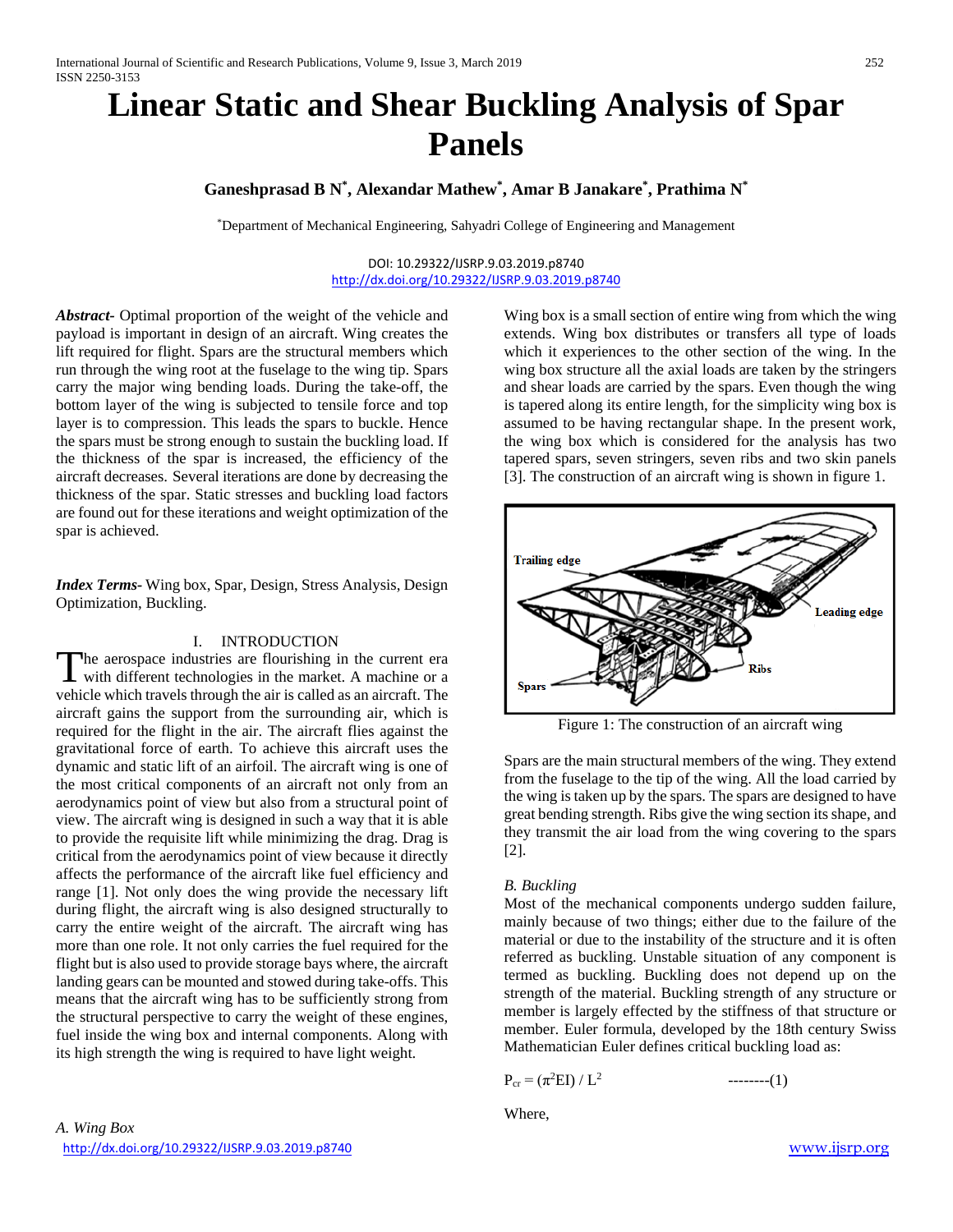$P_{cr}$  = critical buckling load

 $E =$ Elastic modulus

 $I =$ Moment of inertia

 $L = Length$ 

# II. PROBLEM DESCRIPTION

During the flight of an aircraft, wings create more amount of lift which is necessary thing for flight and also they experience maximum bending moment. Due to this bending action bottom portions of the wings are under the tension and top portions are under the compression which is as shown in the figure 2. This bending moment gets transferred to the rib structures which inturn gets transferred to the spar web as concentrated shear loads. These shear loads causes bending of the spars, which are the major loading on the spars. There is a chance of shear buckling of the spar webs due this bending action. Which further causes the failure of the spars and hence the wing [4]. Hence, in this paper we are going to carry out the linear static analysis and shear buckling analysis of the spar to know whether the spar is capable of taking the applied load without buckling followed by the weight optimization of the spar to improve the design and to achieve the optimal proportion of the weight of the spar.



Figure 2: Bending action occurring during flight

# III. PROPOSED WORK

# *A. Modelling*

In the present work modelling process of the wing box is done through the Creo Elements / Pro 5.0 software. This model is a combination of 2 tapered C-section spars, seven rectangular ribs and seven stringers and the two skins which are located at the top and the bottom portion of the model at right angles to the ribs. The Creo model of wing box is as shown in figure 3.

# *B. Finite Element Analysis*

The CAD model is extracted using NX NASTRAN software, it is a pre-processor and a post-processor. This model is then meshed using suitable elements and the necessary boundary conditions and loads are applied.

Boundary Condition: One end (larger) is constrained and load is applied at the other end.

Load calculation of the wing box:

Maximum T-O weight  $= 11,990$  kg

<http://dx.doi.org/10.29322/IJSRP.9.03.2019.p8740> [www.ijsrp.org](http://ijsrp.org/)

Wing span  $= 19.78$  m Maximum diameter of the fuselage = 2.28 m We know that, Wing span  $=$  length of two wings  $+$  max diameter of fuselage Therefore, Length of two wings =  $19.78 - 2.28 = 17.5$  m Length of each wing  $= 17.5 / 2$  $= 8.75$  m

Coming to the actual load distribution calculation,

Max T-O weight of the aircraft  $= 11,990$  kg

For equilibrium, this weight should be equal to the total lift load acting on the entire wing span.

80% of the total lift load is carried by the wing and remaining 20% is taken by the fuselage.

Therefore,

Total load acting on the wings  $= 9,592$  kg

Total load acting on one wing  $= 4,796$  kg

Section of the wing box (portion of the wing which is covered between planes XX & YY) which we considered for the analysis and the location of the resultant load on the wing are as shown in the figure 4.



Figure 3: CAD model of a wing box



Figure 4: Section of the wing box

The bending moment due to the resultant load at the plane X-X of the wing box =  $4796 * 5.8$ 

$$
= 27816.8
$$
 kg-m

In order to get a same bending moment at the plane X-X of the wing box we have to apply some load on the other end of the wing box i.e. at the plane Y-Y which is given by

$$
= 27816.8 / 2.8
$$

$$
= 9934.571
$$
 kg

Total circumferential length of the plane Y-Y of the wing box  $= 2700$  mm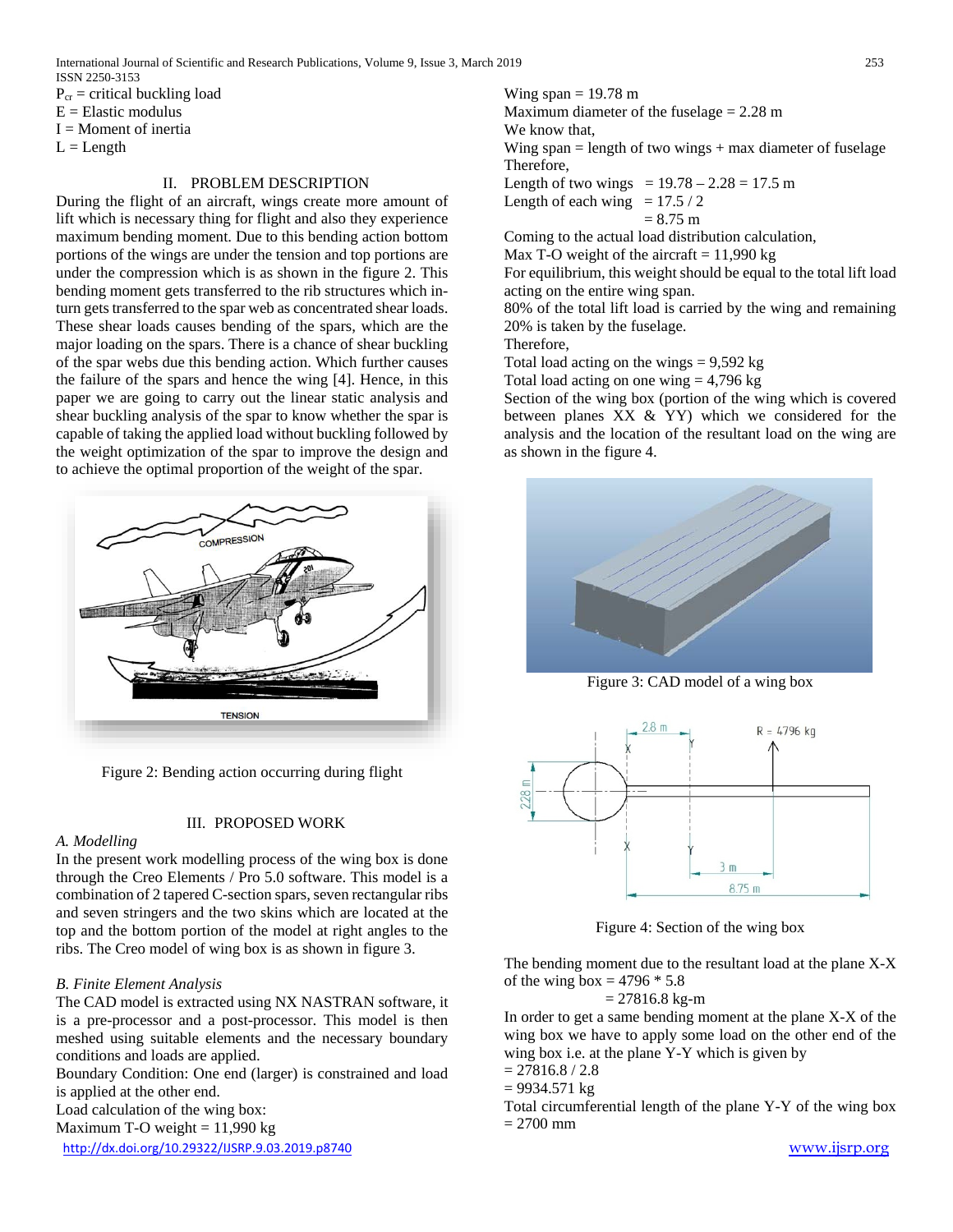International Journal of Scientific and Research Publications, Volume 9, Issue 3, March 2019 254 ISSN 2250-3153

Therefore, UDL = 9934.571 / 2700  $= 3.679$  kg / mm

One end of the wing box is fixed and above load is applied to the other end.

Second stage of the Finite Element Analysis (FEA) is solution. Here NX NASTRAN is a solver. Stress analysis is done in this stage. This analysis stage simply solves for the unknown degrees of freedom, as well as reactions and stresses. So the linear static stress analysis of the whole wing box structure is done in this stage [5].

In the post processing stage the results are evaluated and displayed. Global analysis model after assigning material property and applying loads and boundary conditions and solving through NASTRAN are shown in figure 5.



Figure 5: Deformation and stress contour plot of the wing box

From the figure 5 it is observed that, the maximum stress will occur at the root end of the wing box which is equal to  $23\text{kg/mm}^2$  and this value less than 33 kg/mm<sup>2</sup> which is the yield strength of the aluminium 2024 T351 hence the failure does not take place. From this global analysis of the wing box it is possible to know the stress distribution on each spar. Since stress is distributed unevenly in the model, we should take average stress of each individual element around the maximum stress location. The average stress is equal to the  $17.07 \text{ kg/mm}^2$ . Further this average stress is used for local analysis of front spar.

# *C. Local Analysis of the Spar Panel*

Load acting on the front spar is calculated by using average stress value 17.07 kg/mm2 around the maximum stress location i.e. at root end of the spar. Load acting on the front spar is calculated as follows:

Moment of Inertia ( $I_{xx}$ ) = 80805656 mm<sup>4</sup> Bending equation is given by, M / I = σ / y ............. (2)

Where,  $M =$  Bending Moment

I = Moment of Inertia

 $\sigma$  = Bending Stress

y = Distance of the fibre from neutral axis

Section Modulus (Z) = 
$$
I_{xx}/y
$$
 \n  
\n= 80805656 / 295  
\n= 273917.478mm<sup>3</sup>

Bending Moment at the root end of the front spar based on average stress is given by,

Bending Moment=Average stress\*Section modulus

$$
= 17.07^* 273917.478
$$

 $= 4675771.35kg-mm$ 

Therefore, load acting at the tip end of the front spar  $=$  BM  $/$ span length of the front spar

 $= 4675771.35 / 2800$ 

 $= 1669.918$ 

 $= 1670 \text{ kg}$ 

Total circumferential length of tip end of the spar = 470 mm Therefore,  $UDL = 1670 / 470$ 

$$
= 3.553 \text{ kg} / \text{mm}
$$

The root end of the spar panel is fixed and above load is applied at the free end.

# *D. Results Discussions*

Static analysis stress contour of front spar is as shown in the figure 6. From the figure 6 it observed that maximum stress is 22 kg/mm2 . This value is in good correlation with the global analysis value.



Figure 6: Static analysis stress contour of front spar

# *E. Buckling Load Factor*

The buckling load factor (BLF) is an indicator of the factor of safety against buckling or the ratio of the buckling loads to the currently applied loads which is given in the equation 4. Table I illustrates the interpretation of possible BLF values returned by SW Simulation.

$$
BLF = \frac{P_{cr}}{P_{app}} \qquad \qquad \dots \dots \dots \dots \dots \dots \tag{4}
$$

From the shear buckling analysis of front spar we observed that the buckling factor is more than one. The buckling factors obtained from finite element analysis is 2.0624 as shown in the figure 7. So the structure will not buckle for given load.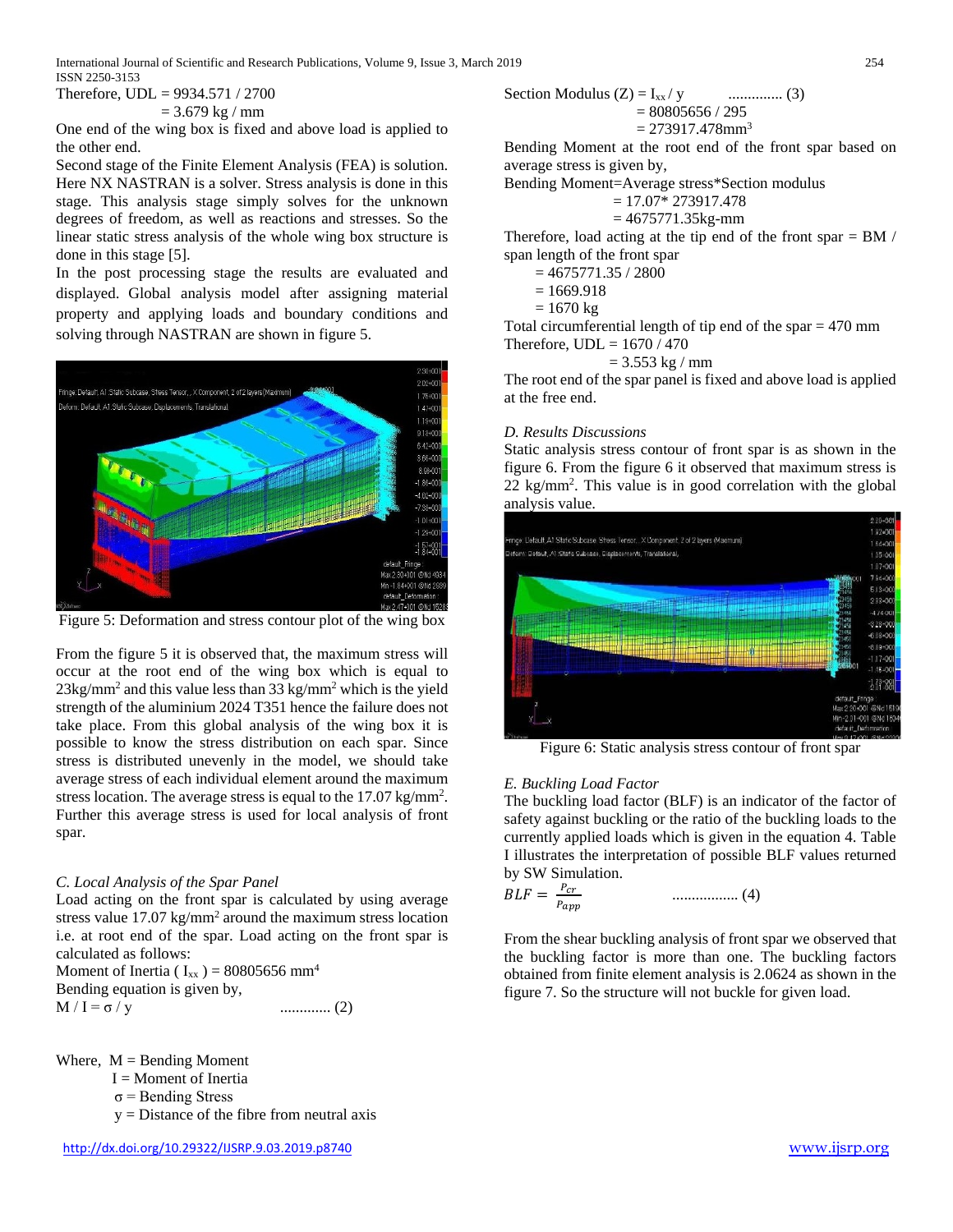#### International Journal of Scientific and Research Publications, Volume 9, Issue 3, March 2019 255 ISSN 2250-3153



Figure 7: Shear buckling analysis for the spar (with BLF 2.0624)

## Table I: Interpretation of the Buckling Load Factor

| <b>BLF Value</b> | <b>Buckling Status</b> |  |
|------------------|------------------------|--|
| >1               | <b>Buckling</b> not    |  |
|                  | Predicted              |  |
| $=1$             | <b>Buckling</b>        |  |
|                  | predicted              |  |
| $<$ 1            | <b>Buckling</b>        |  |
|                  | possible               |  |
| $-1 < BLF < 0$   | <b>Buckling</b>        |  |
|                  | possible               |  |
| $-1$             | <b>Buckling</b>        |  |
|                  | possible               |  |
| $\lt$ -1         | Buckling not           |  |
|                  | Predicted              |  |

## IV. WEIGHT OPTIMIZATION

From linear static analysis of front spar we observe that the maximum stress is  $22 \text{ kg/mm}^2$  and this maximum stress is much lesser than the yield strength of aluminium 2024 T351 which is 33 kg/mm2 . From shear buckling analysis of front spar we obtain the buckling factor as 2.0624 which is more than 1. We know that, thickness of the spar is varying throughout its length with the 3 mm thickness at root end and 2 mm at the tip end of the spar.

Volume of the spar  $= 4.164 * 10^6$  mm<sup>3</sup>

Density of spar material =  $2.7 * 10^{-6}$  kg/mm<sup>3</sup>

Initial mass of spar = Density  $*$  Volume = 11.24 kg

Since spar seems to be an over design, we can reduce the weight of the spar either by making cut outs in the spar web or by varying the thickness of the spar. In this project weight optimization process is carried out by varying the thickness of the spar. Several iterations are done to get an optimal design [6].

In the first iteration, the thickness of the original spar is reduced by 0.25mm throughout its length i.e. thickness of the spar is varying with 2.75mm at the root and 1.75mm at tip. Volume of this modified spar  $(1) = 3.764 * 10^6$ mm<sup>3</sup> Mass of this modified spar  $(1) = 10.16$  kg



Figure 8: Static analysis stress contour of modified spar (1)

From the figure 8 it is observed that, the maximum stress is equal to 26.4 kg/mm<sup>2</sup> and this value is lesser than 33 kg/mm<sup>2</sup> which is the yield strength of aluminium 2024 T351. Hence the failure does not take place.

From the shear buckling analysis it is observed that the buckling factor is more than one. The buckling factors obtained from finite element analysis is 1.6423 as shown in figure 9. So the structure will not buckle for given load.



Figure 9: Shear buckling analysis result of modified spar (1) at with BLF (1.6423)

## *B. Iteration - 2*

In the second iteration, the thickness of the original spar is reduced by 0.5mm throughout its length i.e. thickness of the spar is varying with 2.5mm at the root and 1.5mm at tip. Volume of this modified spar  $(2) = 3.339 * 10^6$ mm<sup>3</sup> Mass of this modified spar  $(2) = 9.015$  kg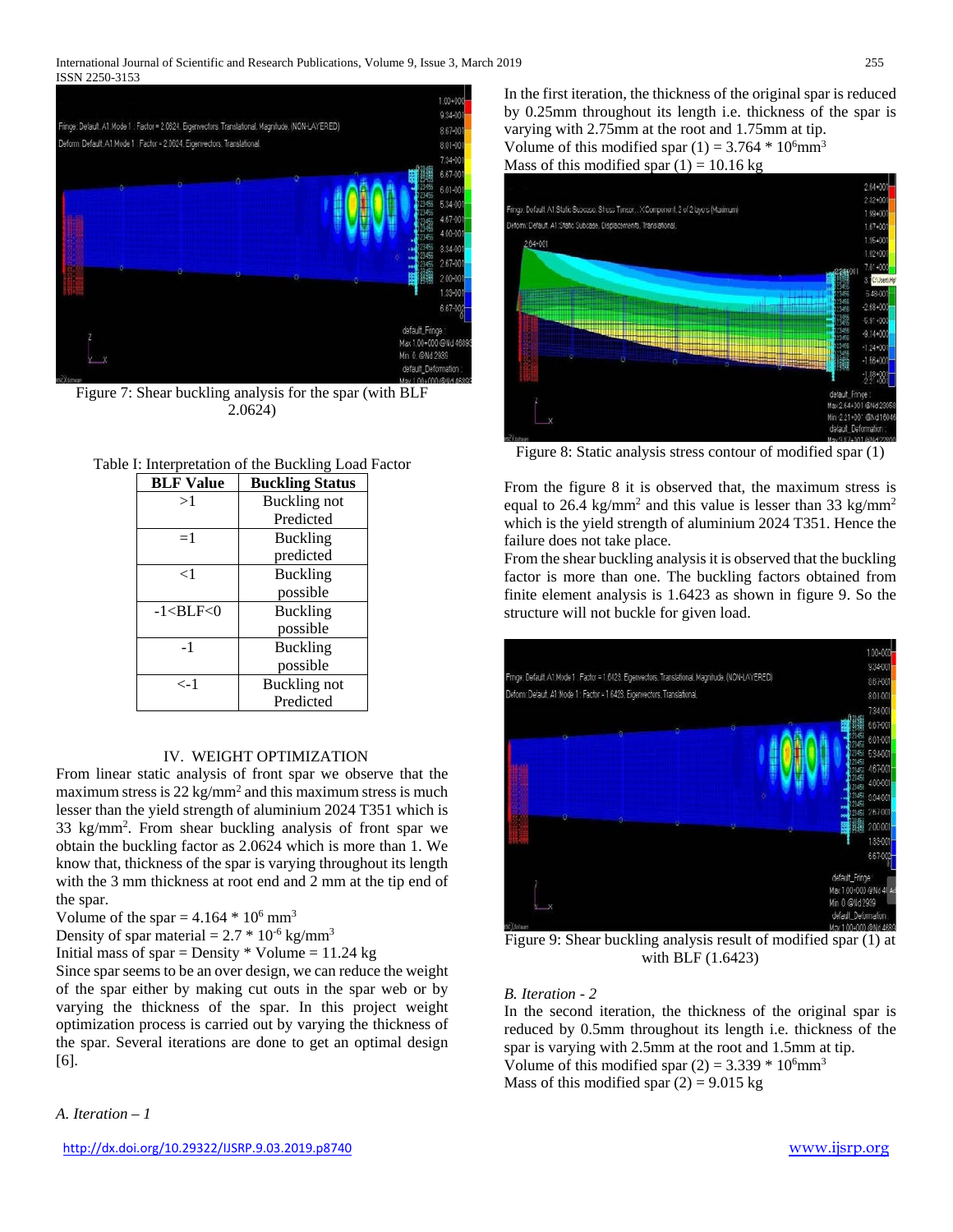## International Journal of Scientific and Research Publications, Volume 9, Issue 3, March 2019 256 ISSN 2250-3153



Figure 10: Static analysis stress contour of modified spar (2)

From the figure 10 it is observed that, the maximum stress is equal to 32.4 kg/mm<sup>2</sup> and this value is lesser than 33 kg/mm<sup>2</sup> which is the yield strength of aluminium 2024 T351. Hence the failure does not take place.

From the shear buckling analysis it is observed that the buckling factor is more than one. The buckling factors obtained from finite element analysis is 1.2643 as shown in figure 11. So the structure will not buckle for given load.



Figure 11: Shear buckling analysis result of modified spar (2) with BLF (1.2643)

# *C. Iteration – 3*

In the third iteration, the thickness of the original spar is reduced by 0.75mm throughout its length i.e. thickness of the spar is varying with 2.25mm at the root and 1.25mm at tip. Volume of this modified spar  $(3) = 2.926 * 10^6$ mm<sup>3</sup> Mass of this modified spar  $(3) = 7.901$  kg



Figure 12: Static analysis stress contour of modified spar (3)

From the figure 12 it is observed that, the maximum stress is equal to 40.6 kg/mm<sup>2</sup> and this value is more than 33 kg/mm<sup>2</sup> which is the yield strength of the aluminium 2024 T351. Hence the spar will fail for given load.



Figure 17: Shear buckling analysis result of modified spar (3) with BF (0.96045)

From the shear buckling analysis it is observed that the buckling factor is less than one. The buckling factors obtained from finite element analysis is 0.96045 as shown in figure 17. So the structure will buckle for given load.

| <b>Iteration</b><br><b>Number</b> | <b>Maximum</b><br><b>Stress</b><br><b>Values</b><br>(Kg/mm <sup>2</sup> ) | Deformation<br><b>Values</b><br>(mm) | <b>Buckling</b><br><b>Factor</b><br>(BF) |
|-----------------------------------|---------------------------------------------------------------------------|--------------------------------------|------------------------------------------|
| 1                                 | 26.4                                                                      | 38.7                                 | 1.6423                                   |
| 2                                 | 32.4                                                                      | 43.9                                 | 1.2643                                   |
|                                   | 40.6                                                                      | 50.9                                 | 0.96045                                  |